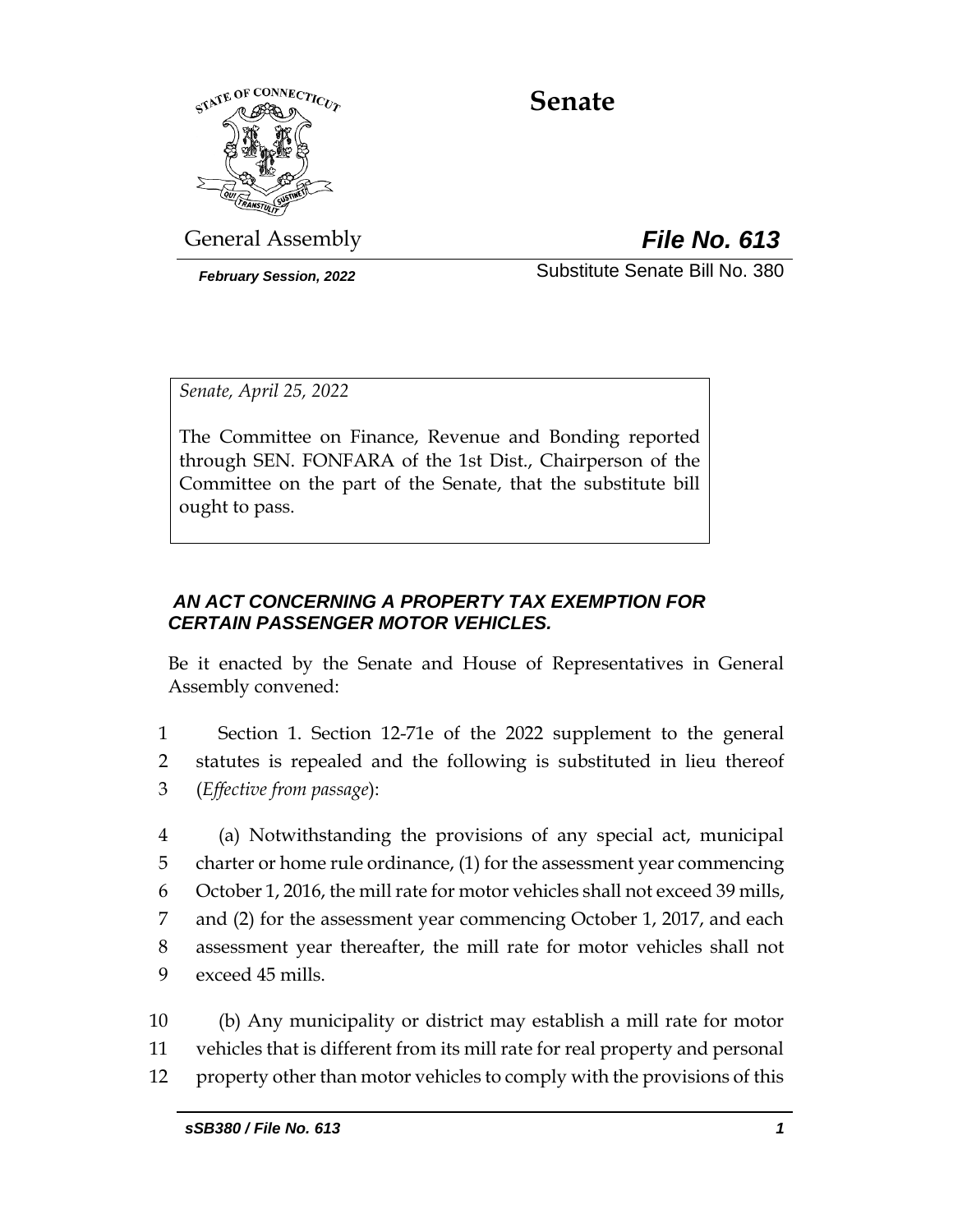section. No district or borough may set a motor vehicle mill rate that if combined with the motor vehicle mill rate of the town, city, consolidated town and city or consolidated town and borough in which such district 16 or borough is located would result in a combined motor vehicle mill rate (1) above 39 mills for the assessment year commencing October 1, 2016, or (2) above 45 mills for the assessment year commencing October 1, 2017, and each assessment year thereafter.

 (c) Notwithstanding the provisions of any special act, municipal charter or home rule ordinance, a municipality or district that set a motor vehicle mill rate prior to October 31, 2017, for the assessment year commencing October 1, 2016, may, by vote of its legislative body, or if the legislative body is a town meeting, the board of selectmen, revise such mill rate to meet the requirements of this section, provided such revision occurs not later than December 15, 2017.

 (d) Notwithstanding the provisions of section 12-112, any board of assessment appeals of a municipality that mailed or distributed, prior to October 31, 2017, bills to taxpayers for motor vehicle property taxes based on assessments made for the assessment year commencing October 1, 2016, shall hear or entertain any appeals related to such assessments not later than December 15, 2017.

 (e) (1) For the assessment year commencing October 1, 2021, and each assessment year thereafter, any municipality or district with a motor 35 vehicle mill rate that exceeds 29 mills shall provide an exemption from 36 the tax imposed under this chapter on a passenger motor vehicle in the amount of five thousand dollars of the assessed value of such motor vehicle, provided a taxpayer's liability on such motor vehicle shall not be reduced to less than zero.

 (2) Any municipality and any district located within such municipality may apply to the Secretary of the Office of Policy and 42 Management, in such form and manner as prescribed by the secretary, 43 for reimbursement of the amount of property tax loss related to the tax exemption authorized under this subsection.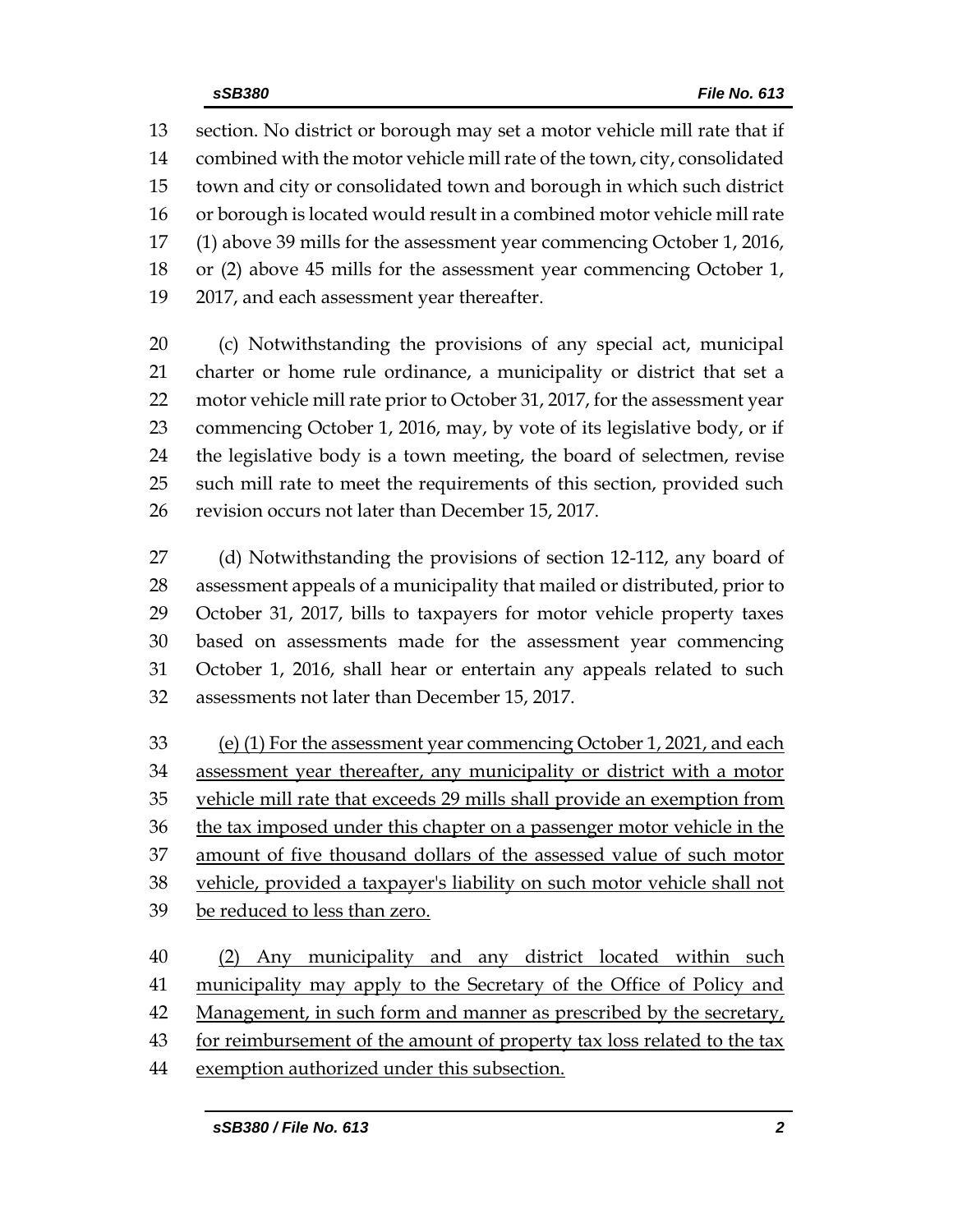45 **[**(e)**]** (f) For the purposes of this section, "municipality" means any

46 town, city, borough, consolidated town and city, consolidated town and

47 borough and "district" means any district, as defined in section 7-324.

This act shall take effect as follows and shall amend the following sections: Section 1 *from passage* 12-71e

*FIN Joint Favorable Subst.*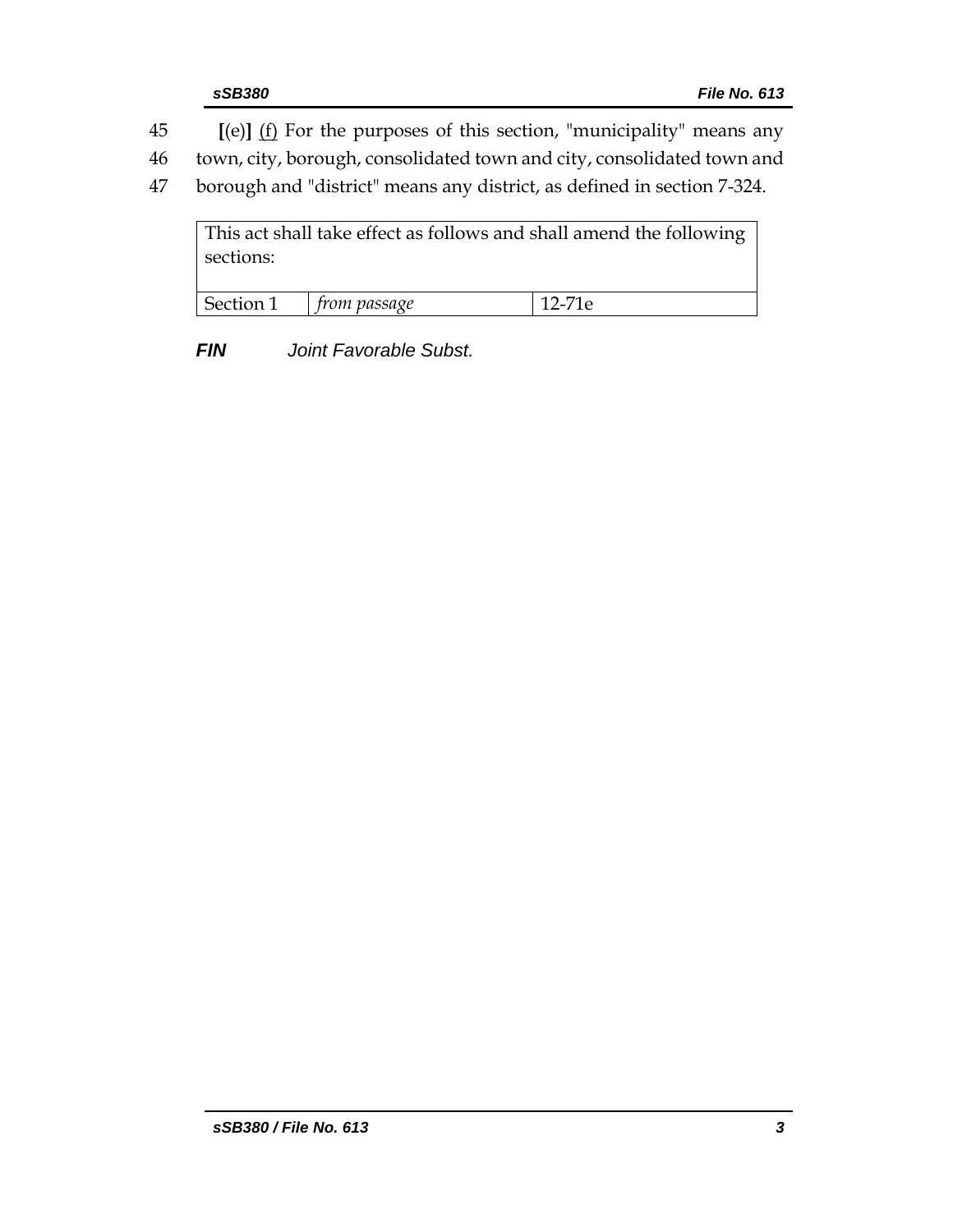*The following Fiscal Impact Statement and Bill Analysis are prepared for the benefit of the members of the General Assembly, solely for purposes of information, summarization and explanation and do not represent the intent of the General Assembly or either chamber thereof for any purpose. In general,*  fiscal impacts are based upon a variety of informational sources, including the analyst's professional *knowledge. Whenever applicable, agency data is consulted as part of the analysis, however final products do not necessarily reflect an assessment from any specific department.*

#### *OFA Fiscal Note*

#### *State Impact:*

| <b>Agency Affected</b> | <b>Fund-Effect</b> | FY 23 \$ | FY 24 \$ |
|------------------------|--------------------|----------|----------|
| Policy & Mgmt., Off.   | GF - Cost          | \$240    | \$240    |
|                        |                    | million  | million  |

Note: GF=General Fund

#### *Municipal Impact:* See Below

#### *Explanation*

The bill creates an exemption on the assessed value of passenger motor vehicles of \$5,000 in any municipality with a mill rate over 29. It allows those municipalities to apply to the Office of Policy and Management (OPM) for reimbursement for the revenue loss due to such exemption.

The bill results in a revenue loss to municipalities with mill rates over 29 of \$240 million, and a corresponding cost to OPM to reimburse those municipalities. As the bill requires OPM to reimburse municipalities for 100% of the tax loss resulting from the exemption, the net impact to municipalities is zero.

#### *The Out Years*

The annualized ongoing fiscal impact identified above would continue into the future subject to changes in municipal grand lists and mill rates.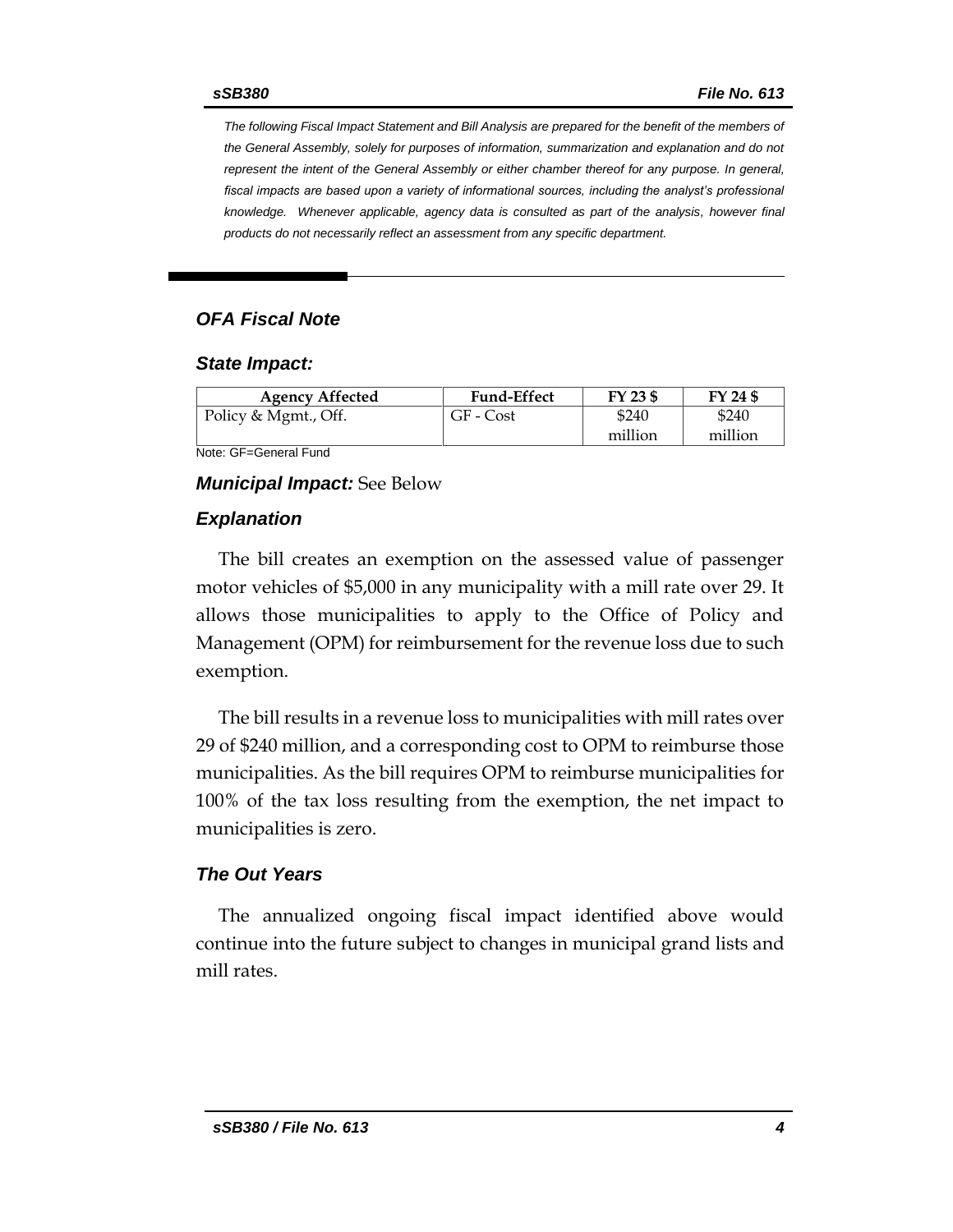## **OLR Bill Analysis sSB 380**

## *AN ACT CONCERNING A PROPERTY TAX EXEMPTION FOR CERTAIN PASSENGER MOTOR VEHICLES.*

## **SUMMARY**

This bill requires municipalities and districts that impose a motor vehicle mill rate of greater than 29 mills to provide a \$5,000 exemption on the assessed value of passenger motor vehicles. The requirement applies beginning with the 2021 assessment year (i.e., for tax bills sent out beginning July 1, 2022). Under the bill, the \$5,000 exemption may not reduce a taxpayer's liability to less than zero.

The bill allows municipalities and districts to apply to the Office of Policy and Management (OPM) secretary for reimbursement of the property tax loss from this exemption. The OPM secretary must determine the form and manner for doing so.

The bill applies to any town, city, borough, consolidated town and city, and consolidated town and borough (i.e., "municipality"), and village, fire, sewer, or combination fire and sewer districts, and other municipal organizations authorized to levy and collect taxes (i.e., "district").

EFFECTIVE DATE: Upon passage

#### **BACKGROUND**

## *Motor Vehicle Mill Rate Cap*

Existing law authorizes municipalities and districts to tax motor vehicles and other types of property (i.e., real and other personal property) at different mill rates, but caps the rate municipalities may impose on motor vehicles at 45 mills (CGS § 12-71e). It requires districts and boroughs that tax motor vehicles to ensure that their rate, when